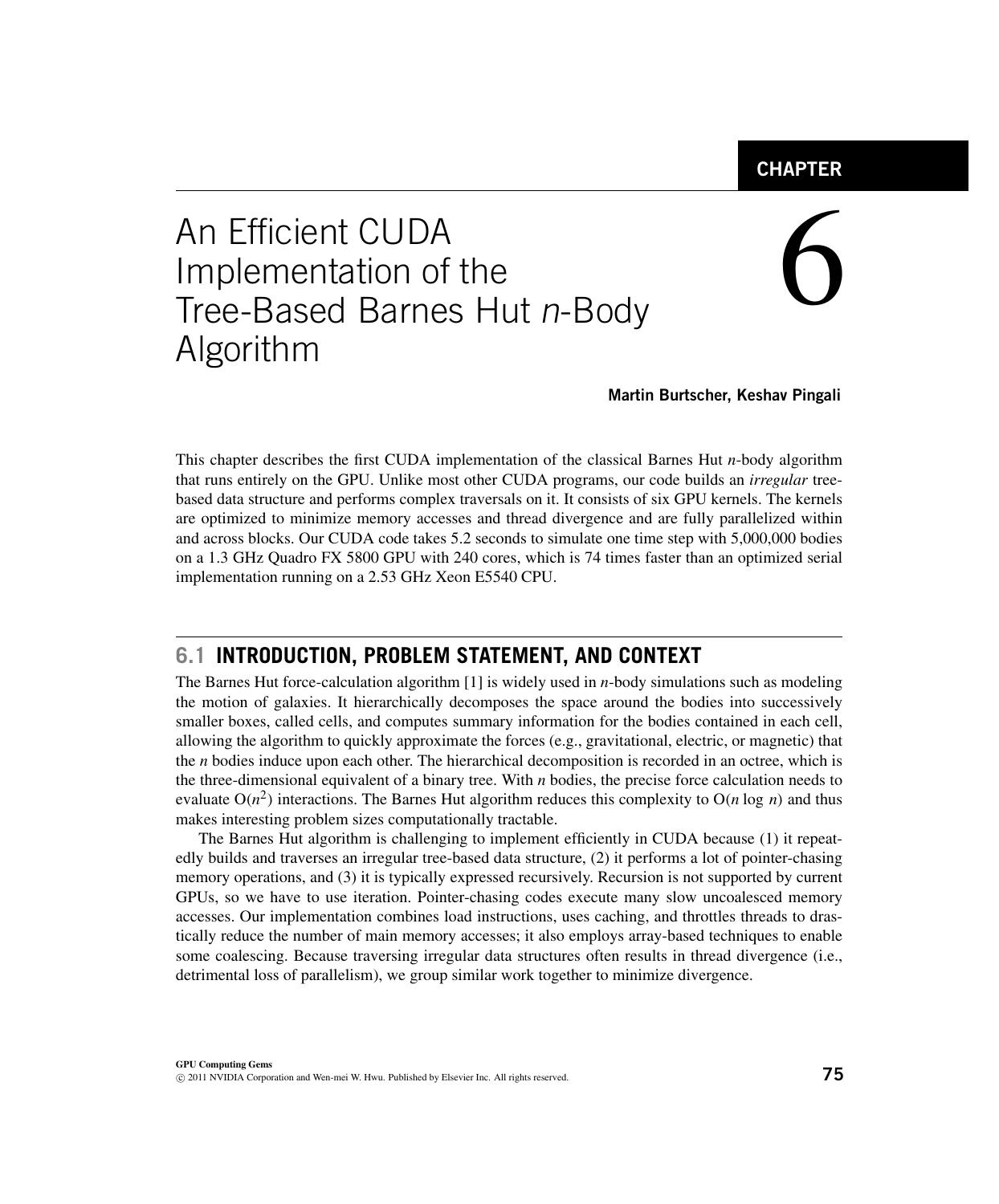Our work shows that GPUs can be used to accelerate even irregular codes. It includes a number of new optimizations, as well as known ones, and demonstrates how to exploit some of the unique architectural features of GPUs in novel ways. For example, because the threads in a warp necessarily run in lockstep, we can have one thread fetch data from main memory and share the data with the other threads without the need for synchronization. Similarly, because barriers are implemented in hardware on GPUs and are therefore very fast, we have been able to use them to reduce wasted work and main memory accesses in a way that is impossible in current CPUs where barriers have to communicate through memory. Moreover, we exploit GPU-specific operations such as thread-voting functions to greatly improve performance and make use of fence instructions to implement lightweight synchronization without atomic operations.

The rest of this chapter is organized as follows: Section 6.2 provides more detail on the Barnes Hut algorithm and how we mapped it to GPU kernels; Section 6.3 describes the operation of each kernel with a focus on tuning; and Section 6.4 evaluates the performance of our implementation, discusses limitations, and draws conclusions.

# **6.2 CORE METHODS**

This section explains the Barnes Hut algorithm. Figure 6.1 shows the high-level steps. Steps 1 through 6, that is, the body of the time step loop, are executed on the GPU. Each of these steps is implemented as a separate kernel (a kernel is a subroutine that runs on the GPU), which is necessary because we need a global barrier between the steps; it is also beneficial because it allows us to individually tune the number of blocks and threads per block for each kernel. Step 4 is not necessary for correctness, but greatly improves performance.

Figures 6.2 through 6.5 illustrate the operation of kernels 1, 2, 3, and 5. Kernel 1 computes a bounding box around all bodies; this box becomes the root node of the octree (i.e., the outermost cell). Kernel 2 hierarchically subdivides this cell until there is at most one body per innermost cell. This is accomplished by inserting all bodies into the octree. Kernel 3 computes, for each cell, the center of gravity and the cumulative mass of all contained bodies (Figure 6.4 shows this for the two shaded

```
0. Read input data and transfer to GPU
for each timestep do {
  1. Compute bounding box around all bodies
  2. Build hierarchical decomposition by inserting each body into octree
  3. Summarize body information in each internal octree node
  4. Approximately sort the bodies by spatial distance
  5. Compute forces acting on each body with help of octree
  6. Update body positions and velocities
```
}

7. Transfer result to CPU and output

#### **FIGURE 6.1**

Pseudo code of the Barnes Hut algorithm; bold print denotes GPU code.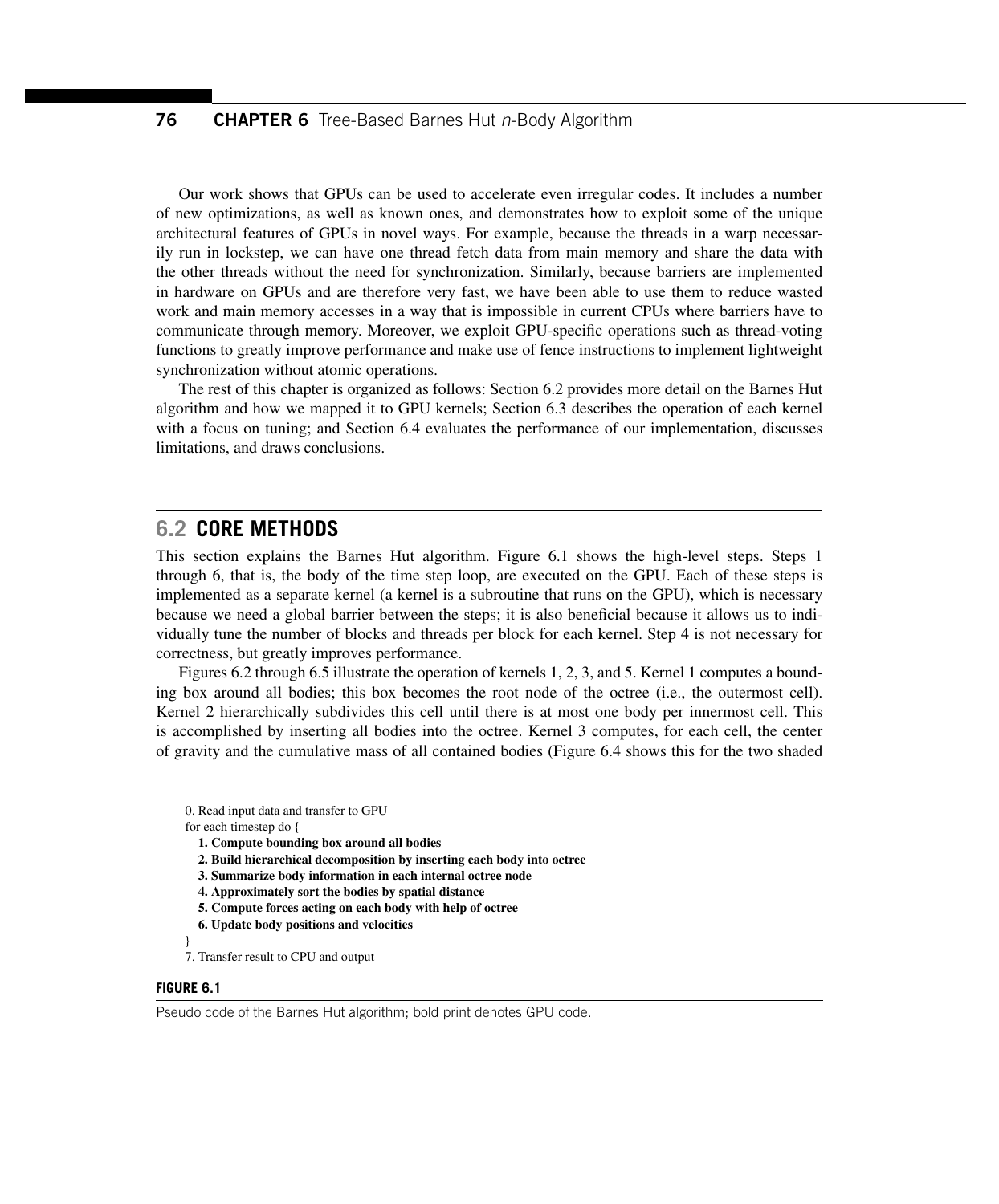

### **FIGURE 6.2**

Bounding box kernel (kernel 1).



#### **FIGURE 6.3**

Hierarchical decomposition kernel (kernel 2); 2-D view on left, tree view on right.

cells). Kernel 4 (no figure) sorts the bodies according to an in-order traversal of the octree, which typically places spatially close bodies close together. Kernel 5 computes the forces acting on each body. Starting from the octree's root, it checks whether the center of gravity is far enough away from the current body for each encountered cell (the current body is located at the source of the arrows in Figure 6.5). If it is not (solid arrow), the subcells are visited to perform a more accurate force calculation (the three dotted arrows); if it is (single dashed arrow), only one force calculation with the cell's center of gravity and mass is performed, and the subcells and all bodies within them are not visited, thus greatly reducing the total number of force calculations. Kernel 6 (no figure) nudges all the bodies into their new positions and updates their velocities.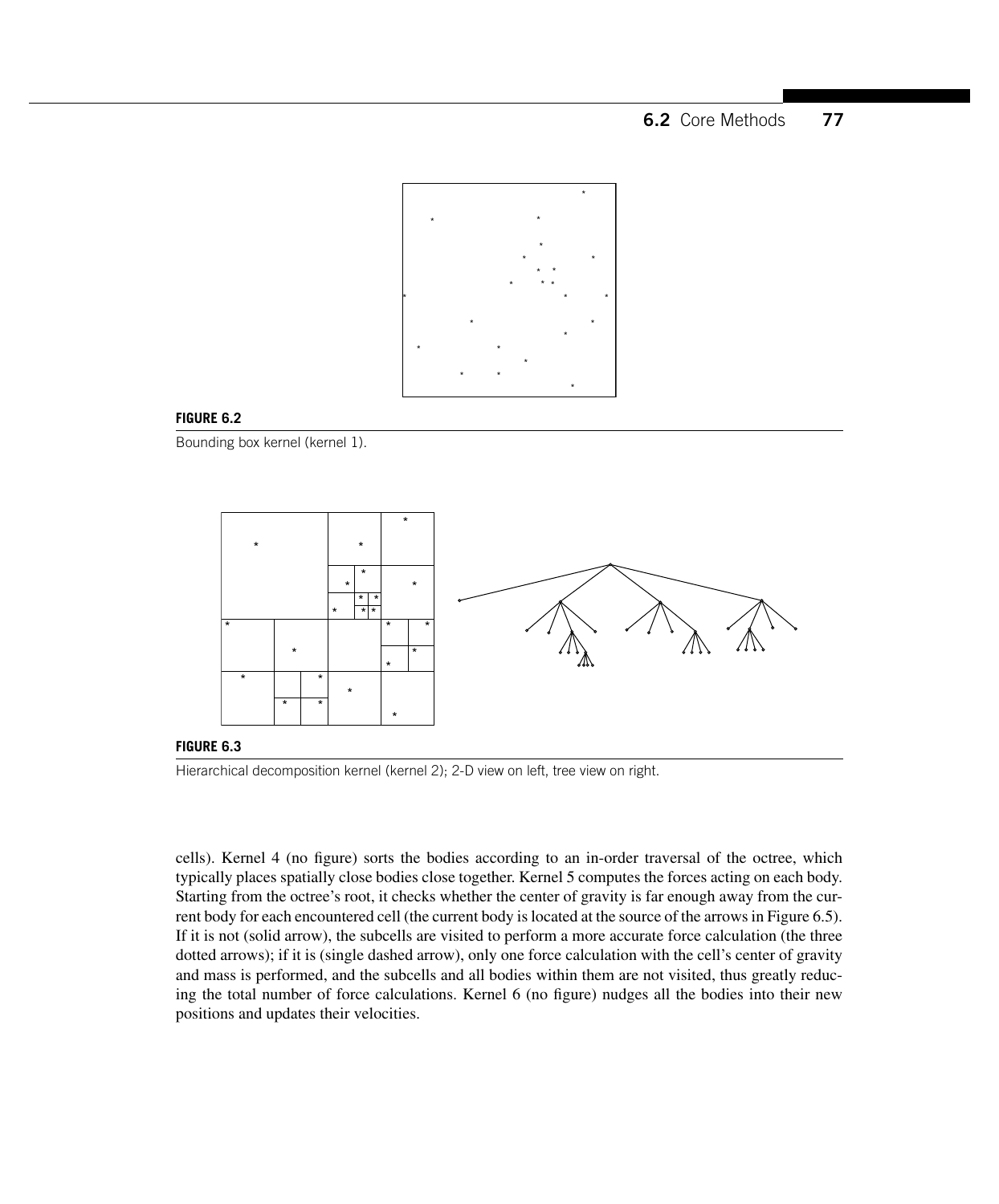



**FIGURE 6.4** Center-of-gravity kernel (kernel 3).



Force calculation kernel (kernel 5).

# **6.3 ALGORITHMS AND IMPLEMENTATIONS**

This section describes our CUDA implementation of the Barnes Hut algorithm, with a focus on the optimizations we incorporated to make it execute efficiently on a GPU. We start with the global optimizations that apply to all kernels and then discuss each kernel individually. The section concludes with a summary and general optimization patterns that may be useful for speeding up other irregular codes.

# **6.3.1 Global Optimizations**

Dynamic data structures such as trees are typically built from heap objects, where each heap object contains multiple fields, e.g., child-pointer and data fields, and is allocated dynamically. Because dynamic allocation of and accesses to heap objects tend to be slow, we use an array-based data structure. Accesses to arrays cannot be coalesced if the array elements are objects with multiple fields, so we use several aligned scalar arrays, one per field, as outlined in Figure 6.6. As a consequence, our code uses array indexes instead of pointers to tree nodes.

In Barnes Hut, the cells, which are the internal tree nodes, and the bodies, which are the leaves of the tree, have some common fields (e.g., the mass and the position). Other fields are only needed by either the cells (e.g., the child pointers) or the bodies (e.g., the velocity and the acceleration). However, to simplify and speed up the code, it is important to use the same arrays for both bodies and cells.

We allocate the bodies at the beginning and the cells at the end of the arrays, as illustrated in Figure 6.7, and use an index of  $-1$  as a "null pointer." This allocation order has several advantages. First, a simple comparison of the array index with the number of bodies determines whether the index points to a cell or a body. Second, in some code sections, we need to find out whether an index refers to a body or to null. Because −1 is also smaller than the number of bodies, a single integer comparison suffices to test both conditions. Third, we can alias arrays that hold only cell information with arrays that hold only body information to reduce the memory consumption while maintaining a one-to-one correspondence between the indexes into the different arrays, thus simplifying the code. Figure 6.7 shows how arrays A and B are combined into array AB.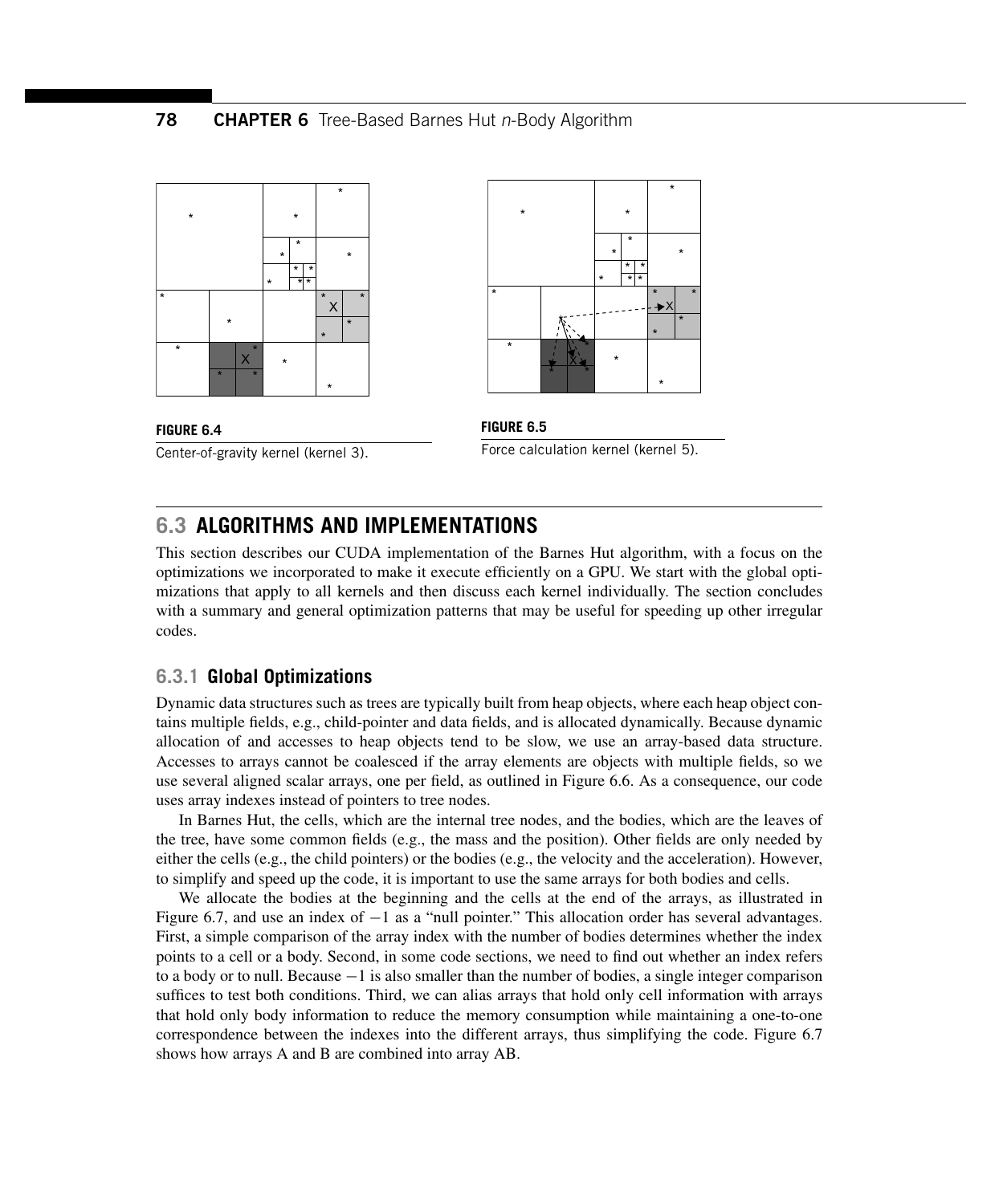

#### **FIGURE 6.6**

Using multiple arrays (one per field) instead of an array of objects or separate heap objects.



#### **FIGURE 6.7**

Array layout and element allocation order for body-only (A), cell-only (B), and combined (AB) arrays;  $b = body$ ,  $c =$  cell,  $t =$  array length.

Our implementation requires compute capability 1.2, in particular, a thread-voting function as well as the larger number of registers, which allows launching more threads per block. The thread count per block is maximized and rounded down to the nearest multiple of the warp size for each kernel. All kernels use at least as many blocks as there are streaming multiprocessors in the GPU, which is automatically detected.

Because all parameters passed to the kernels, such as the starting addresses of the various arrays, stay the same throughout the time step loop, we copy them once into the GPU's constant memory. This is much faster than passing them with every kernel invocation.

Our code does not transfer any data between the CPU and the GPU except for one initial transfer to send the input to the GPU and one final transfer to send the result back to the CPU. This approach avoids slow data transfers over the PCI bus during the simulation and is possible because we execute the entire algorithm on one GPU.

Because our code operates on octrees in which nodes can have up to eight children, it contains many loops with a trip count of eight. We use pragmas to unroll these loops, though the compiler does this by default in most cases.

### **6.3.2 Kernel 1 Optimizations**

The first kernel computes a bounding box around all bodies, i.e., the root of the octree. To do that, it has to find the minimum and maximum coordinates in the three spatial dimensions. First, the kernel breaks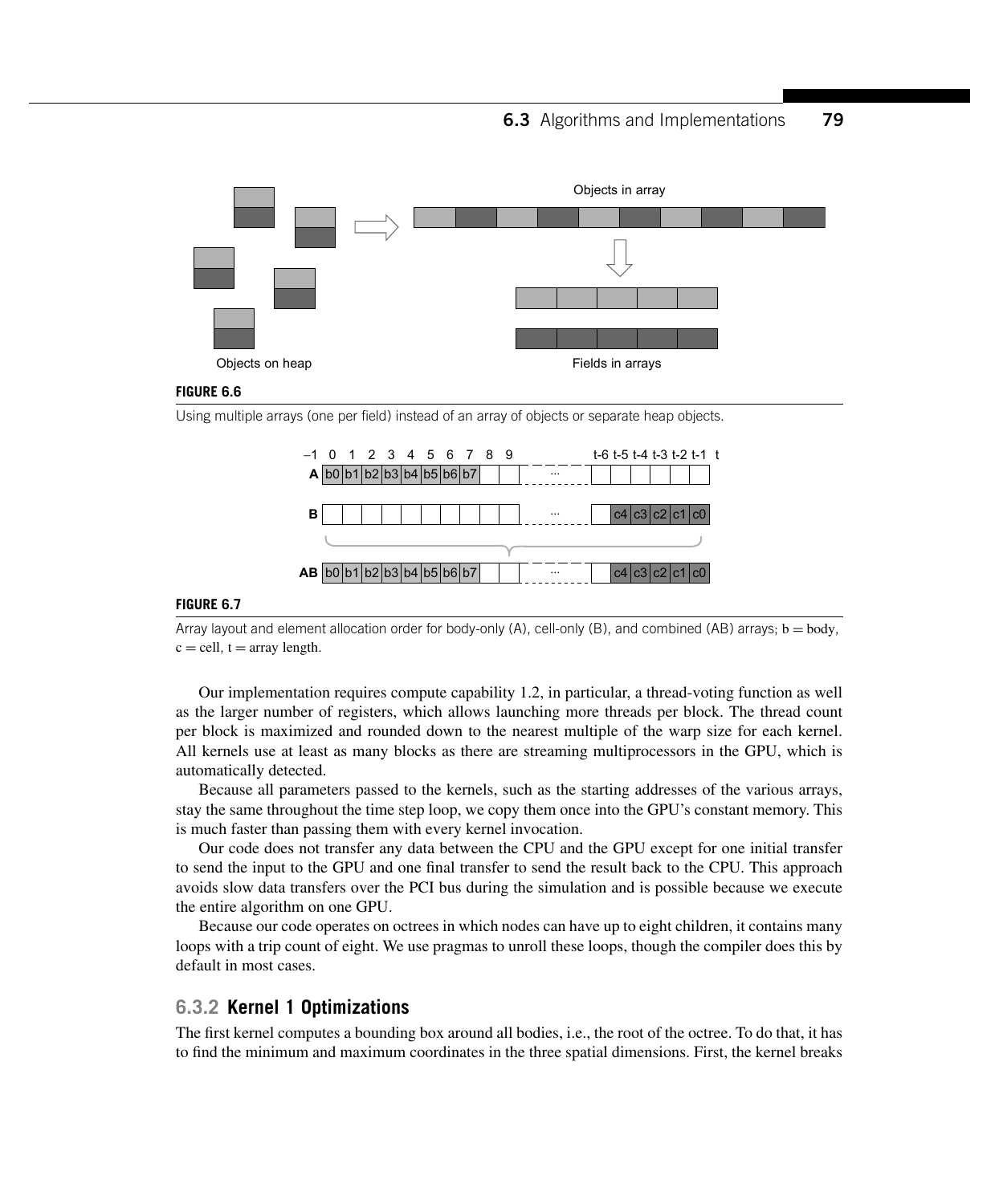up the data into equal sized chunks and assigns one chunk to each block. Each block then performs a reduction operation that follows the example outlined in Section B.5 of the CUDA Programming Guide [5]. All the relevant data in main memory are read only once and in a fully coalesced manner. The reduction is performed in shared memory in a way that avoids bank conflicts and minimizes thread divergence [6]. The only thread divergence occurs at the very end when there are fewer than 32 elements left to process per block. Our implementation uses the built-in *min* and *max* functions to perform the reduction operations, since these are faster than *if* statements. The final result from each block is written to main memory. The last block, as is determined by a global *atomicInc* operation, combines these results and generates the root node.

## **6.3.3 Kernel 2 Optimizations**

The second kernel implements an iterative tree-building algorithm that uses lightweight locks, only locks child pointers of leaf cells, and deliberately slows down unsuccessful threads to reduce the memory pressure. The bodies are assigned to the blocks and threads within a block in round-robin fashion. Each thread inserts its bodies one after the other by traversing the tree from the root to the desired last-level cell and then attempts to lock the appropriate child pointer (an array index) by writing an otherwise unused value (−2) to it using an atomic operation, as illustrated in Figures 6.8 and 6.9. If the locking succeeds, the thread inserts the new body, thereby overwriting the lock value, which releases the lock. If a body is already stored at this location, the thread first creates a new cell by atomically requesting the next unused array index, inserts the original and the new body into this new cell, executes a memory fence (*\_threadfence*) to ensure the new subtree is visible to the rest of the cores, and then attaches the new cell to the tree, thereby releasing the lock.

The threads that fail to acquire a lock have to retry until they succeed. Allowing them to do so right away would swamp the main memory with requests and slow down the progress of the successful threads, especially in the beginning when the tree is small. As long as at least one thread per warp (a warp is a group of threads that execute together) succeeds in acquiring a lock, thread divergence temporarily disables all the threads in the warp that did not manage to acquire a lock until the successful threads have completed their insertions and released their locks. This process greatly reduces



#### **FIGURE 6.8**

Locking the dashed child "pointer" of the starred cell to insert a body.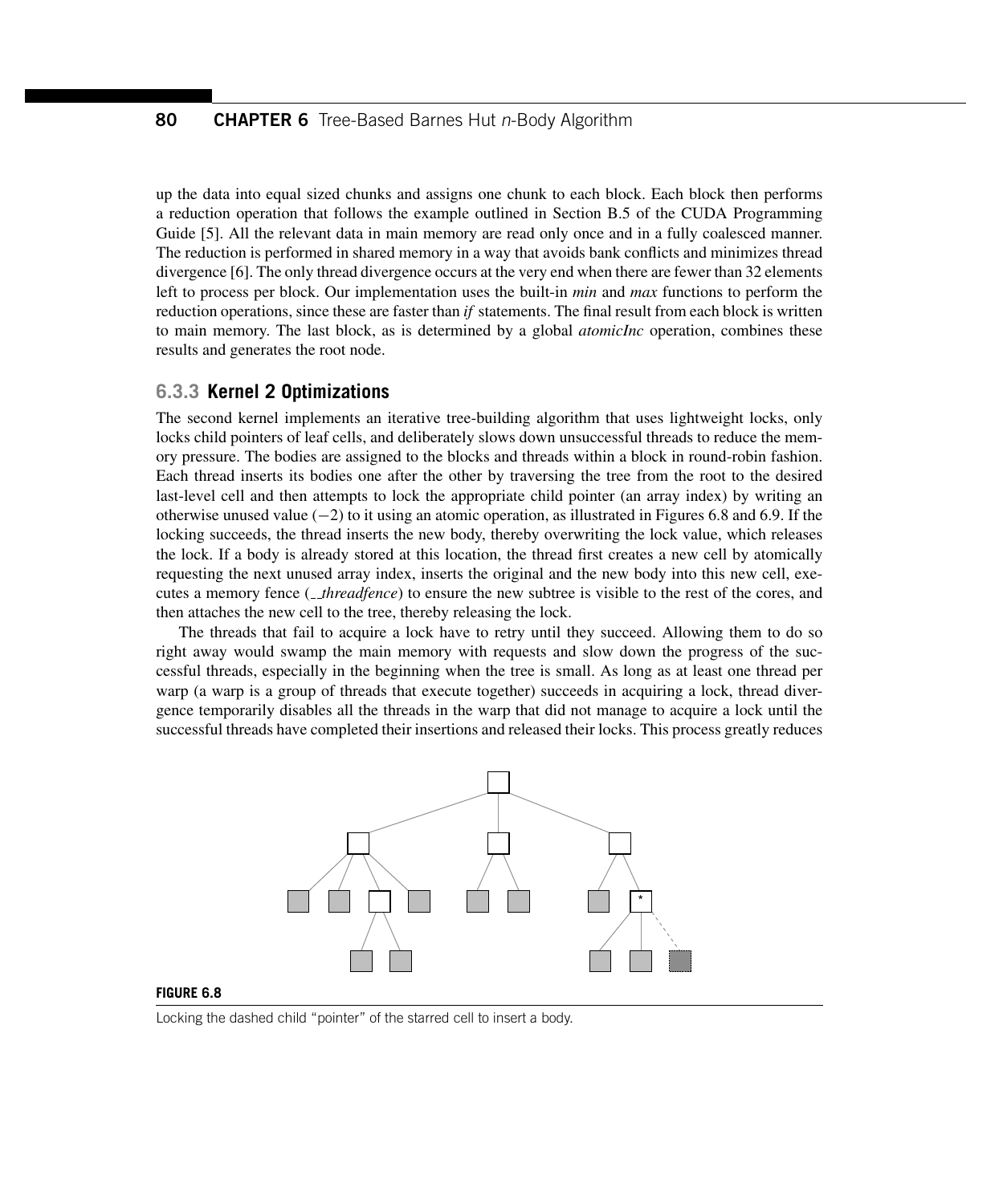```
// initialize
cell = find insertion point(body); // nothing is locked, cell cached for retries
child = get insertion index(cell, body);
if (child != locked) {
  if (child == atomicCAS(&cell[child], child, lock)) {
    if (child == null) {
      cell[child] = body; // insert body and release lock
    } else {
      new cell =...; // atomically get the next unused cell
      // insert the existing and new body into new cell
      threadfence(); // make sure new cell subtree is visible
      cell[child] = new cell; // insert new cell and release lock
     }
     success = true; // flag indicating that insertion succeeded
  }
}
```
syncthreads(); *// wait for other warps to finish insertion*

#### **FIGURE 6.9**

Pseudo code for inserting a body.

the number of retries (i.e., memory accesses), most of which would be useless because they would find the lock to still be unavailable. To also prevent warps in which *all* threads fail to acquire a lock from flooding the memory with lock-polling requests, we inserted an artificial barrier (*syncthreads*) into this kernel (the last line in the pseudo code in Figure 6.9) that is not necessary for correctness. This barrier throttles warps that would otherwise most likely not be able to make progress but would slow down the memory accesses of the successful threads. The code shown in Figure 6.9 executes inside of a loop that moves on to the next body assigned to a thread whenever the success flag is true.

In summary, this kernel employs the following optimizations. It caches the root's data in the register file. It employs a barrier to throttle threads that fail to acquire a lock. It minimizes the number of locks by only locking child pointers of leaf cells. It employs lightweight locks that require a single atomic operation to lock and a memory fence followed by a store operation to release the lock. The common case, that is, adding a body without the need to generate a new cell (typically, about one cell is created per three bodies), uses an even faster unlock mechanism that requires only a store operation, but no memory fence.

### **6.3.4 Kernel 3 Optimizations**

The third kernel traverses the unbalanced octree from the bottom up to compute the center of gravity and the sum of the masses of each cell's children. Figure 6.10 shows the octree nodes in the global arrays (bottom) and the corresponding tree representation (top). In this kernel, the cells are assigned to the blocks and to the threads within a block in round-robin fashion. Note that the leftmost cell is not necessarily mapped to the first thread in the first block. Rather, it is mapped to the thread that yields the correct alignment to enable coalescing of memory accesses.

Initially, all cells have negative masses, indicating that their true masses still need to be computed. Because the majority of the cells in the octree have only bodies as children, the corresponding threads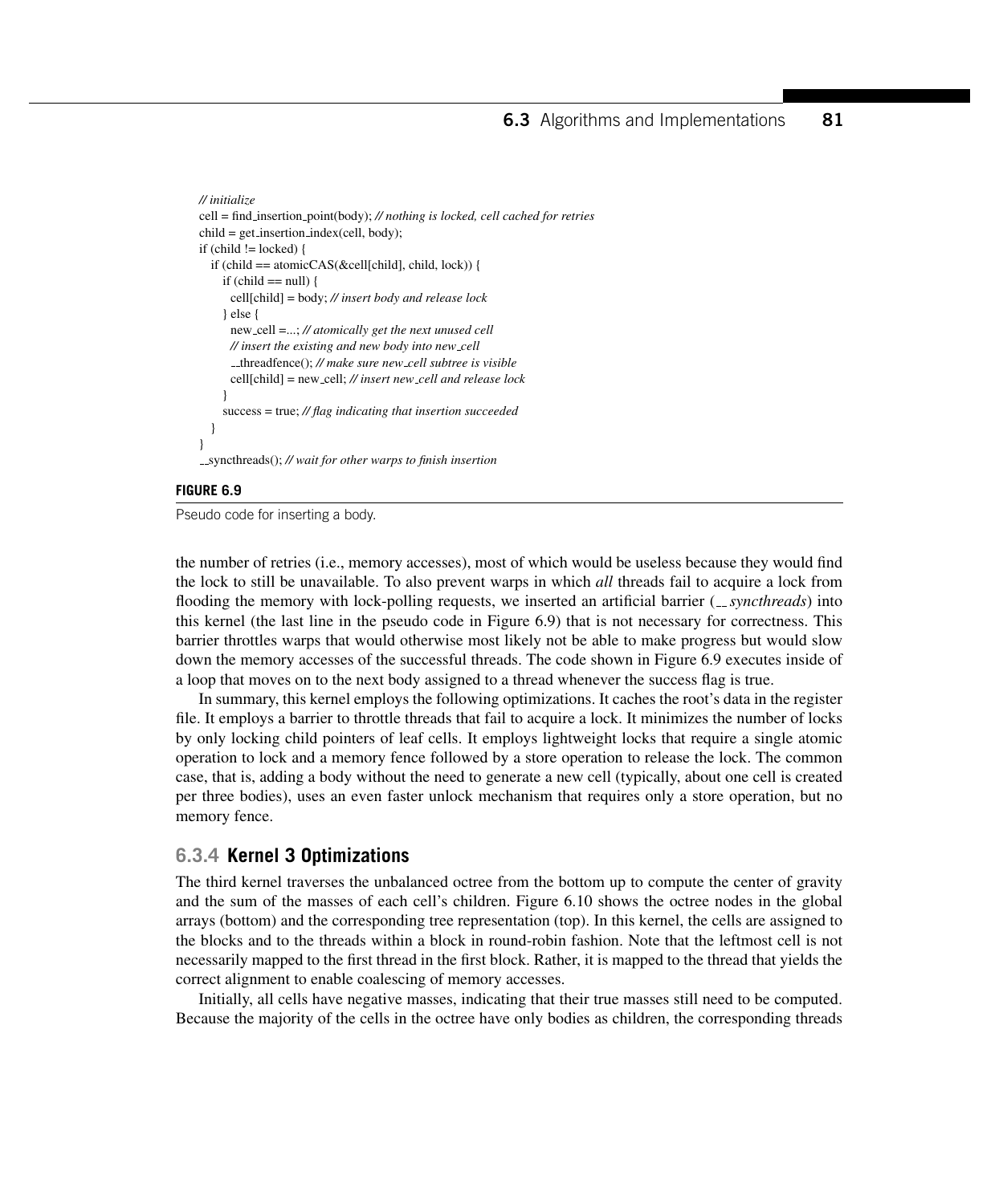

#### **FIGURE 6.10**

Allocation of bodies (the shaded nodes) and cells (the white nodes) in the global arrays and corresponding tree representation; the numbers represent thread IDs.

can immediately compute the cell data. In fact, this can be done using coalesced accesses to store the mass and position information until the threads in a warp start processing cells whose children are not yet ready — this step forces threads to wait different amounts of time.

Because the allocation order ensures that a cell's children have lower array indexes than the cell does, it is not possible that a thread will ever attempt to process a cell before it has processed all tree successors of this cell that are assigned to this thread. For example, threads 3 and 4 both have two cells on the same path assigned to them in Figure 6.10, but they are guaranteed to first process the lower-level cell. If this were not the case, the code could deadlock.

As the pseudo code in Figure 6.11 shows, the computed center of gravity is stored first, then a memory fence is executed, and finally the computed mass is stored to indicate that the cell's data are now ready. The memory fence ensures that no other thread in the GPU can see the updated mass before it sees the updated center of gravity. This way, no locks or atomic operations are necessary, and preexisting memory locations (the mass fields) serve as ready flags. Unsuccessful threads have to poll until the "ready flag" is set. Note that the code shown in Figure 6.11 executes inside of a loop that moves on to the next cell assigned to the thread whenever the success flag is set to true.

For performance reasons, the kernel caches all the child pointers of the current cell in shared memory that point to not-ready children. This way, the thread polls only the missing children, which reduces main memory accesses. Moreover, if a child is found to still be unready, thread divergence (due to exiting the do-while loop in Figure 6.11) deliberately forces the thread to wait for a while before trying again to throttle polling requests.

Kernel 3 performs two more functions (not included in Figure 6.11) that piggyback on its bottom-up traversal and therefore incur little additional runtime. The first extra operation is to count the bodies in all subtrees and store this information in the cells. These counts make kernel 4 much faster. The second additional operation is to move all non-null child pointers to the front. In the earlier kernels, the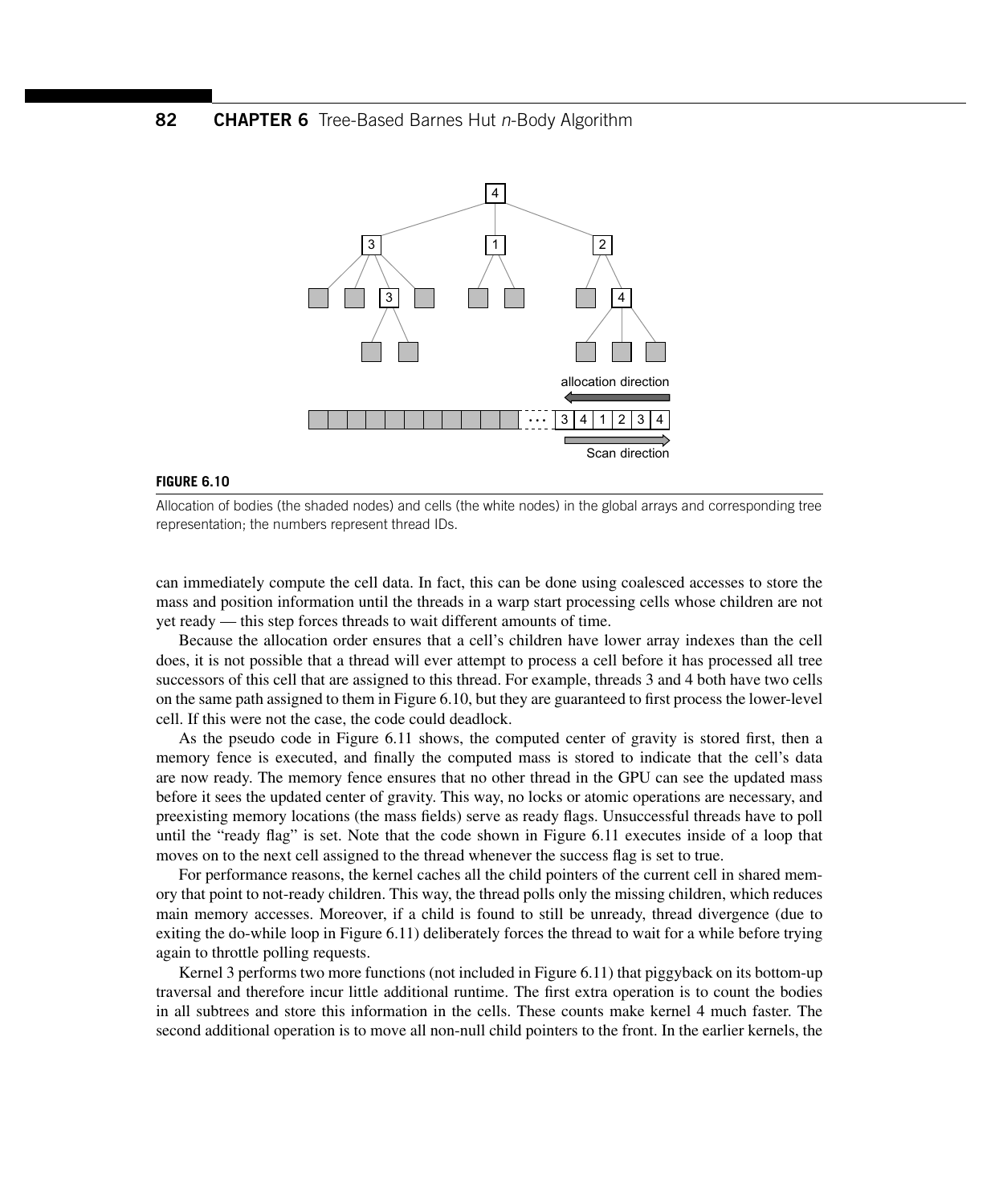```
// initialize
if (missing == 0) {
  // initialize center of gravity
  for (/∗iterate over existing children∗/) {
    if (/∗child is ready∗/) {
       // add its contribution to center of gravity
    } else {
       // cache child index
       missing++;
  } } }
if (missing != 0) {
  do {
    if (/∗last cached child is now ready∗/) {
       // remove from cache and add its contribution to center of gravity
       missing−−;
     }
  } while (/∗missing changed∗/ && (missing != 0));
}
if (missing == 0) {
  // store center of gravity
  \text{\textendash} threadfence(); // make sure center of gravity is visible
  // store cumulative mass
  success = true; // local flag indicating that computation for cell is done
}
```
### **FIGURE 6.11**

Pseudo code for computing a cell's center of gravity.

position of each child is essential for correct operation, but the later kernels just need to be able to visit all children. Hence, we can move the existing children to the front of the eight-element child array in each cell and move all the nulls to the end. This makes kernel 5 faster.

In summary, this kernel includes the following optimizations: It maps cells to threads in a way that results in good load balance, avoids deadlocks, allows some coalescing, and enables bottom-up traversals without explicit parent pointers. It does not require any locks or atomic operations, uses a data field in the cells as a ready flag, and sets the flags with a memory fence followed by a simple write operation. It throttles unsuccessful threads, caches data, and polls only missing data to minimize the number of main memory accesses. Finally, it moves the children in each cell to the front and records the number of bodies in all subtrees to accelerate later kernels.

# **6.3.5 Kernel 4 Optimizations**

This kernel sorts the bodies in parallel using a top-down traversal. It employs the same array-based traversal technique as the previous kernel except that the processing order is reversed; i.e., each thread starts with the highest array index assigned to it and works its way down. It also uses a data field as a ready flag. Based on the number of bodies in each subtree, which was computed in kernel 3, it concurrently places the bodies into an array such that the bodies appear in the same order in the array as they would during an in-order traversal of the octree. This sorting groups spatially close bodies together, and these grouped bodies are crucial to speed up kernel 5.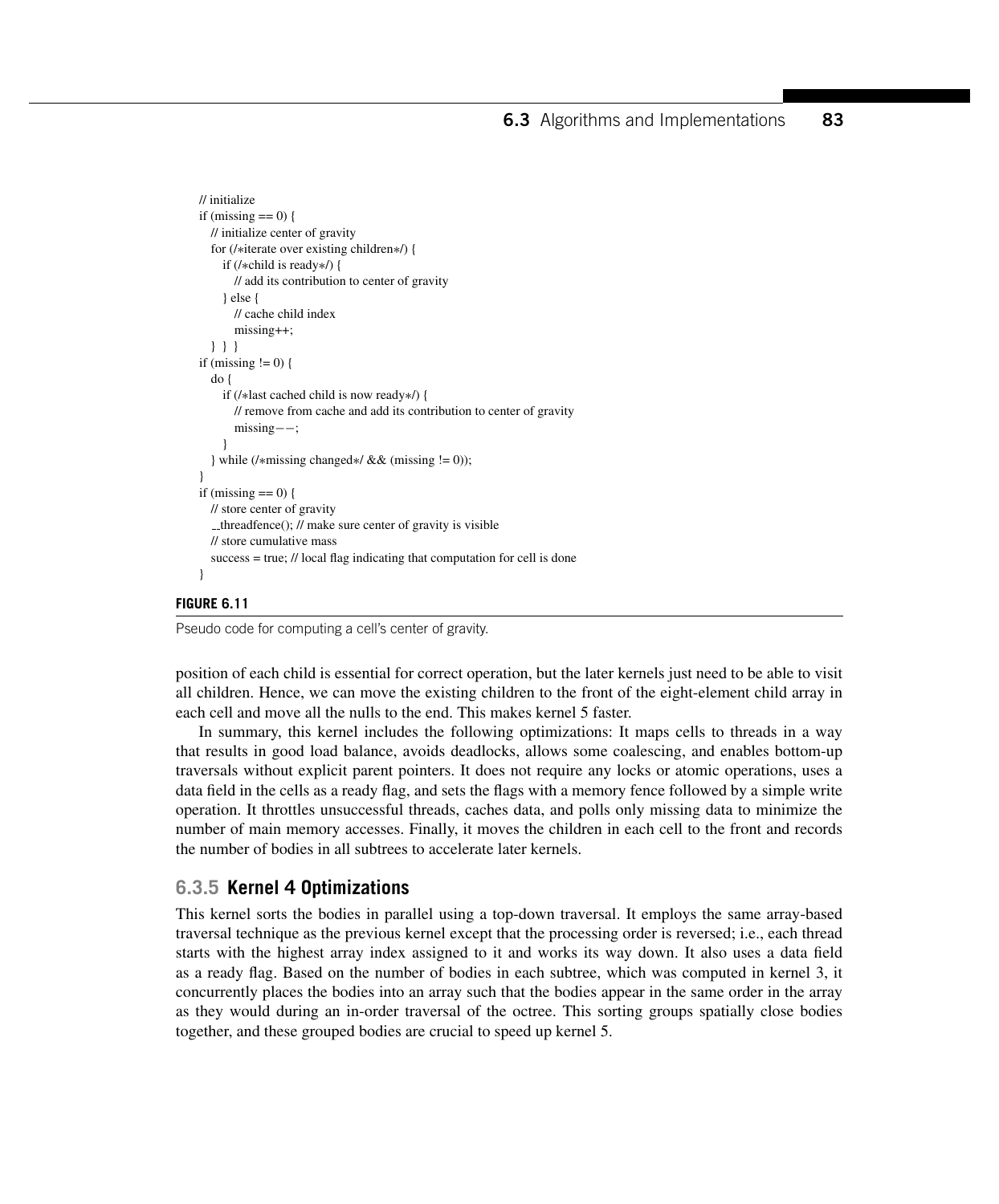

#### **FIGURE 6.12**

Tree prefixes that need to be visited for the two marked bodies.

# **6.3.6 Kernel 5 Optimizations**

The fifth kernel requires the vast majority of the runtime and is therefore the most important to optimize. It assigns all bodies to the blocks and threads within a block in round-robin fashion. For each body, the corresponding thread traverses some prefix of the octree to compute the force acting upon this body, as illustrated in Figure 6.12. These prefixes are similar for spatially close bodies, but different for spatially distant bodies. Because threads belonging to the same warp execute in lockstep, every warp in this kernel effectively has to traverse the union of the tree prefixes of all the threads in the warp. In other words, whenever a warp traverses a part of the tree that some of the threads do not need, those threads are disabled due to thread divergence, but they still have to wait for this part to be traversed. As a consequence, it is paramount to group spatially nearby bodies together so that the threads in a warp have to traverse similar tree prefixes, that is, to make the union of the prefixes as small as possible. This is why the sorting in kernel 4 is so important. It eliminates most of the thread divergence and accelerates kernel 5 by an order of magnitude. In fact, we opted to eliminate this kind of thread divergence entirely because it is pointless to make some threads wait when they can, without incurring additional runtime, improve the accuracy of their computation by expanding their tree prefix to encompass the entire union. Determining the union's border can be done extremely quickly using the *\_all* thread-voting function, as illustrated in Figure 6.13.

Having eliminated thread divergence and reduced the amount of work each warp has to do by minimizing the size of the union of the prefixes, we note that main memory accesses still pose a major performance hurdle because this kernel contains very little computation with which to hide them. Moreover, the threads in a warp always access the same tree node at the same time; that is, they always read from the same location in main memory. Unfortunately, multiple reads of the same address are not coalesced by older GPU hardware, but instead result in multiple separate accesses. To remedy this situation, we allow only one thread per warp to read the pertinent data, and then that thread makes the data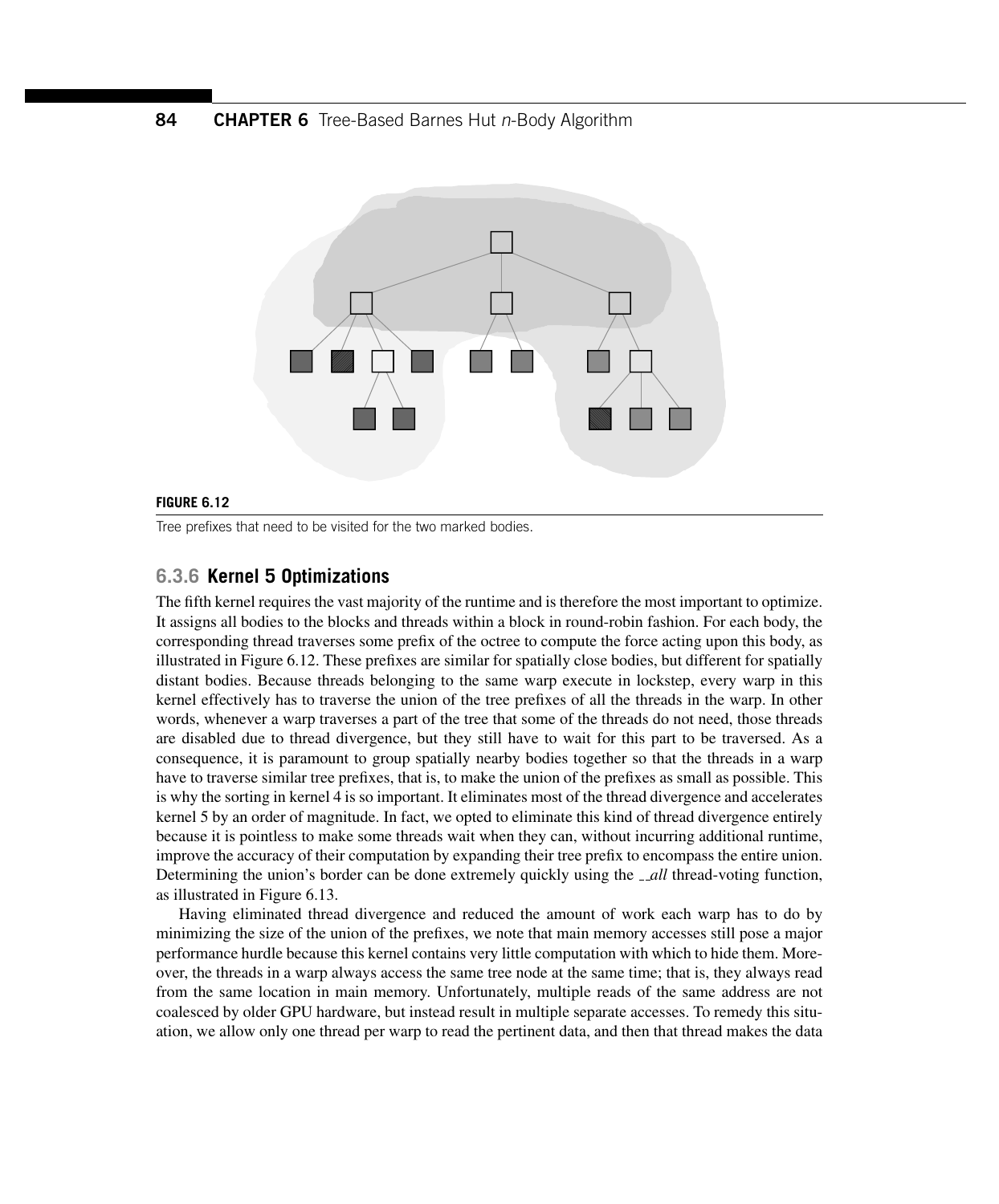```
// precompute and cache info
// determine first thread in each warp
for (/∗sorted body indexes assigned to me∗/) {
  // cache body data
  // initialize iteration stack
  depth = 0;
  while (depth >= 0) {
    while (/∗there are more nodes to visit∗/) {
      if (/∗I'm the first thread in the warp∗/) {
         // move on to next node
         // read node data and put in shared memory
      }
       threadfence block();
      if (/∗node is not null∗/) {
         // get node data from shared memory
         // compute distance to node
         if ((/∗node is a body∗/) || all(/∗distance >= cutoff∗/)) {
           // compute interaction force contribution
         } else {
           depth++; // descend to next tree level
           if (/∗I'm the first thread in the warp∗/) {
             // push node's children onto iteration stack
           }
           _threadfence_block();
         }
      } else {
         depth = max(0, depth-1); // early out because remaining nodes are also null
      }
    }
    depth−−;
  }
  // update body data
}
```
#### **FIGURE 6.13**

Pseudo code of the force calculation kernel.

available to the other threads in the same warp by caching the data in shared memory. This introduces brief periods of thread divergence but reduces the number of main memory accesses by a factor of 32, resulting in a substantial speedup of this memory-bound kernel. The code needs a block-local memory fence ( *threadfence block()*) to prevent data reordering so that the threads in a warp can safely retrieve the data from shared memory. Note that the shared memory allows all threads to simultaneously read the same location without bank conflict.

In addition to these two major optimizations (i.e., minimizing the amount of work per warp and minimizing the number of main memory accesses), kernel 5 incorporates the following optimizations, some of which are illustrated in Figure 6.13. It does not write to the octree and therefore requires no locks or ready flags. It caches information that depends only on the tree-depth of a node in shared memory, it uses the built-in *rsqrtf* function to quickly compute "one over square root," it uses only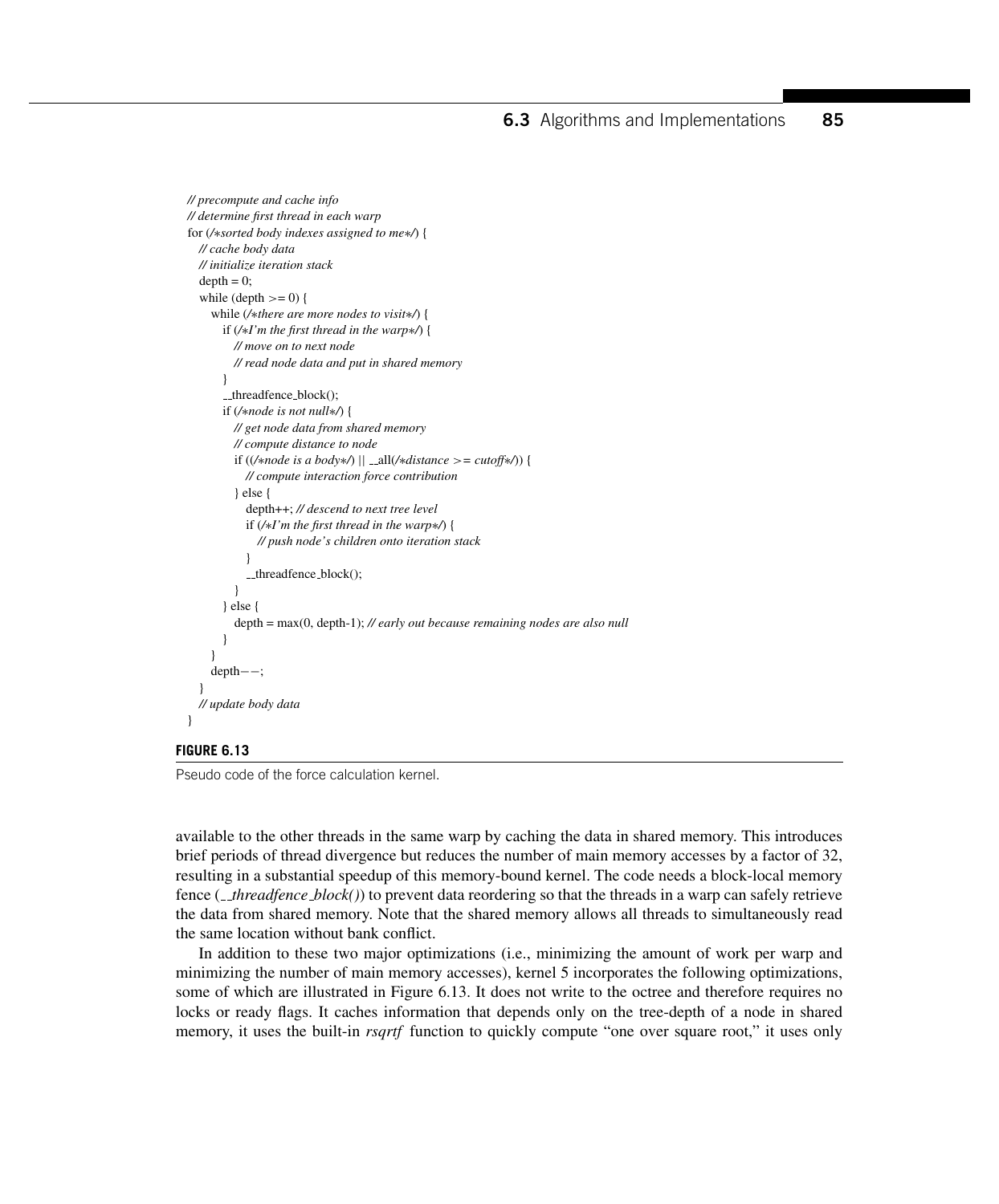

#### **FIGURE 6.14**

Fully coalesced streaming updates of the body positions and velocities.

one thread per warp to control the iteration stack (which is necessary to avoid recursion) to reduce the memory footprint enough to make it fit into shared memory, and it takes advantage of the children having been moved to the front in kernel 3 by stopping the processing of a cell's children as soon as the first null entry is encountered. This early termination reduces thread divergence because it makes it likely that all threads in a warp find their first few children to be non-null and their last few children to be null. This is another example of grouping similar work together to minimize divergence and maximize performance.

# **6.3.7 Kernel 6 Optimizations**

The sixth kernel updates the velocity and position of each body based on the computed force. It is a straightforward, fully coalesced, nondivergent streaming kernel, as illustrated in Figure 6.14. As in the other kernels, the bodies are assigned to the blocks and threads within a block in round-robin fashion.

# **6.3.8 Optimization Summary**

This subsection summarizes the optimizations described above and highlights general principles we believe may be useful for tuning CUDA implementations of other irregular pointer-chasing codes. Table 6.1 combines the optimizations from the various Barnes Hut kernels and groups them by category.

In implementing the Barnes Hut algorithm in CUDA and tuning it, we found the following general optimization principles to be important.

**Maximizing parallelism and load balance.** To hide latencies, particularly memory latencies, it is important to run a large number of threads and blocks in parallel. By parallelizing every step of our algorithm across threads and blocks as well as by using array elements instead of heap objects to represent tree nodes, we were able to assign balanced amounts of work to any number of threads and blocks.

**Minimizing thread divergence.** To maintain maximum parallelism, it is important for the threads in a warp to follow the same control flow. We found that grouping similar work together can drastically reduce thread divergence, especially in irregular code.

**Minimizing main memory accesses.** Probably the most important optimization for memory-bound code is to reduce main memory accesses as much as possible, for example, by caching data and by throttling warps that are likely to issue memory accesses that do not contribute to the overall progress.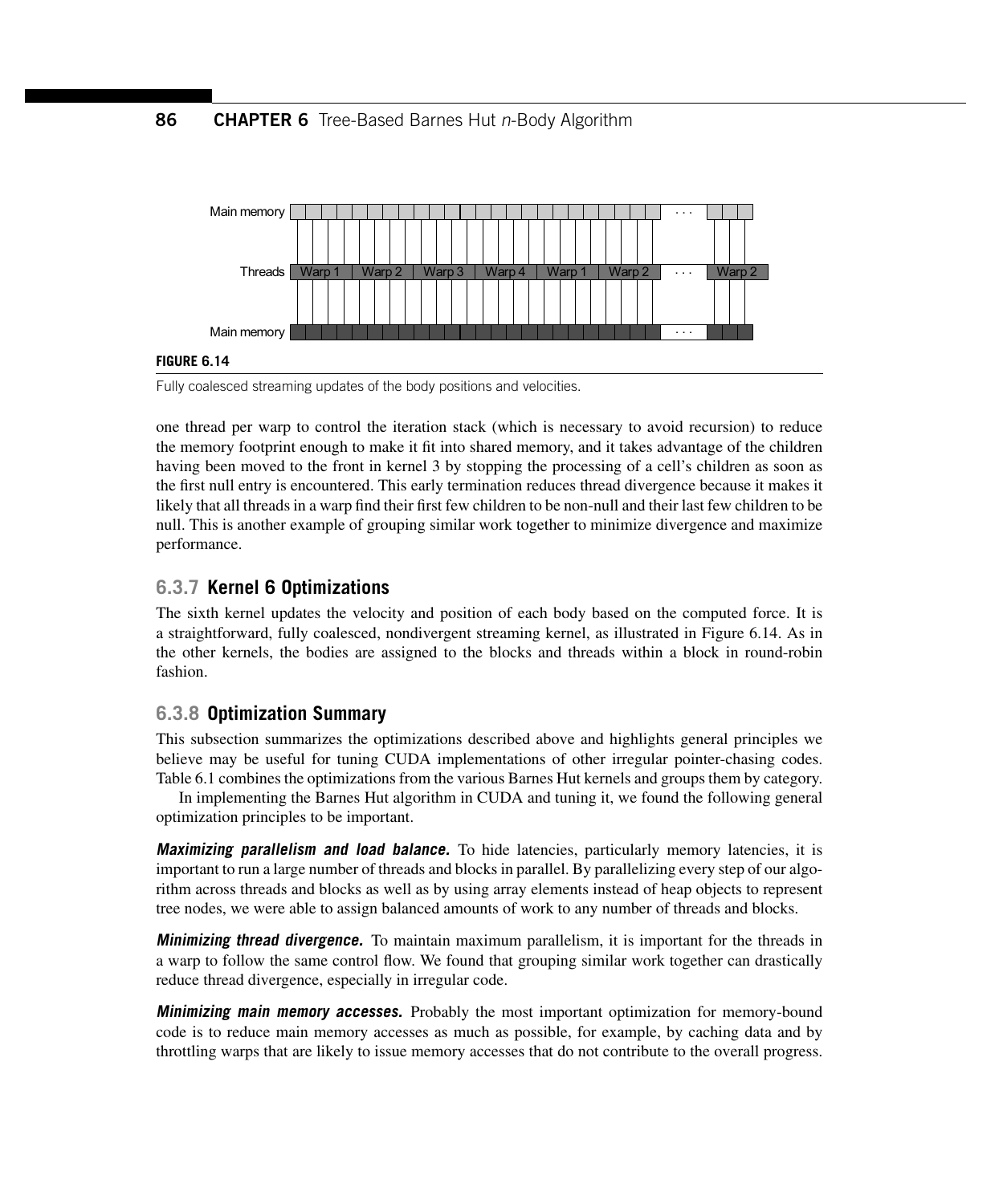#### Table 6.1 Optimizations by category.

#### **MAIN MEMORY**

#### **Minimize Accesses**

- Let one thread read common data and distribute data to other threads via shared memory
- When waiting for multiple data items to be computed, record which items are ready and only poll the missing items
- Cache data in registers or shared memory
- Use thread throttling (see control-flow section)

#### **Maximize Coalescing**

- Use multiple aligned arrays, one per field, instead of arrays of structs or structs on heap
- Use a good allocation order for data items in arrays

#### **Reduce Data Size**

• Share arrays or elements that are known not to be used at the same time

#### **Minimize CPU/GPU Data Transfer**

- Keep data on GPU between kernel calls
- Pass kernel parameters through constant memory

#### **CONTROL FLOW**

#### **Minimize Thread Divergence**

• Group similar work together in the same warp

#### **Combine Operations**

• Perform as much work as possible per traversal, i.e., fuse similar traversals

#### **Throttle Threads**

• Insert barriers to prevent threads from executing likely useless work

#### **Minimize Control Flow**

• Use compiler pragma to unroll loops

#### **LOCKING**

#### **Minimize Locks**

• Lock as little as possible (e.g., only a child pointer instead of entire node, only last node instead of entire path to node)

#### **Use Lightweight Locks**

- Use flags (barrier/store and load) where possible
- Use atomic operation to lock but barrier/store or just store to unlock

#### **Reuse Fields**

• Use existing data field instead of separate lock field

#### **HARDWARE**

#### **Exploit Special Instructions**

• Use min, max, \_\_threadfence, \_\_threadfence\_block, \_\_syncthreads, \_\_all, rsqft, etc. operations

#### **Maximize Thread Count**

- Parallelize code across threads
- Limit shared memory and register usage to maximize thread count

(Continued)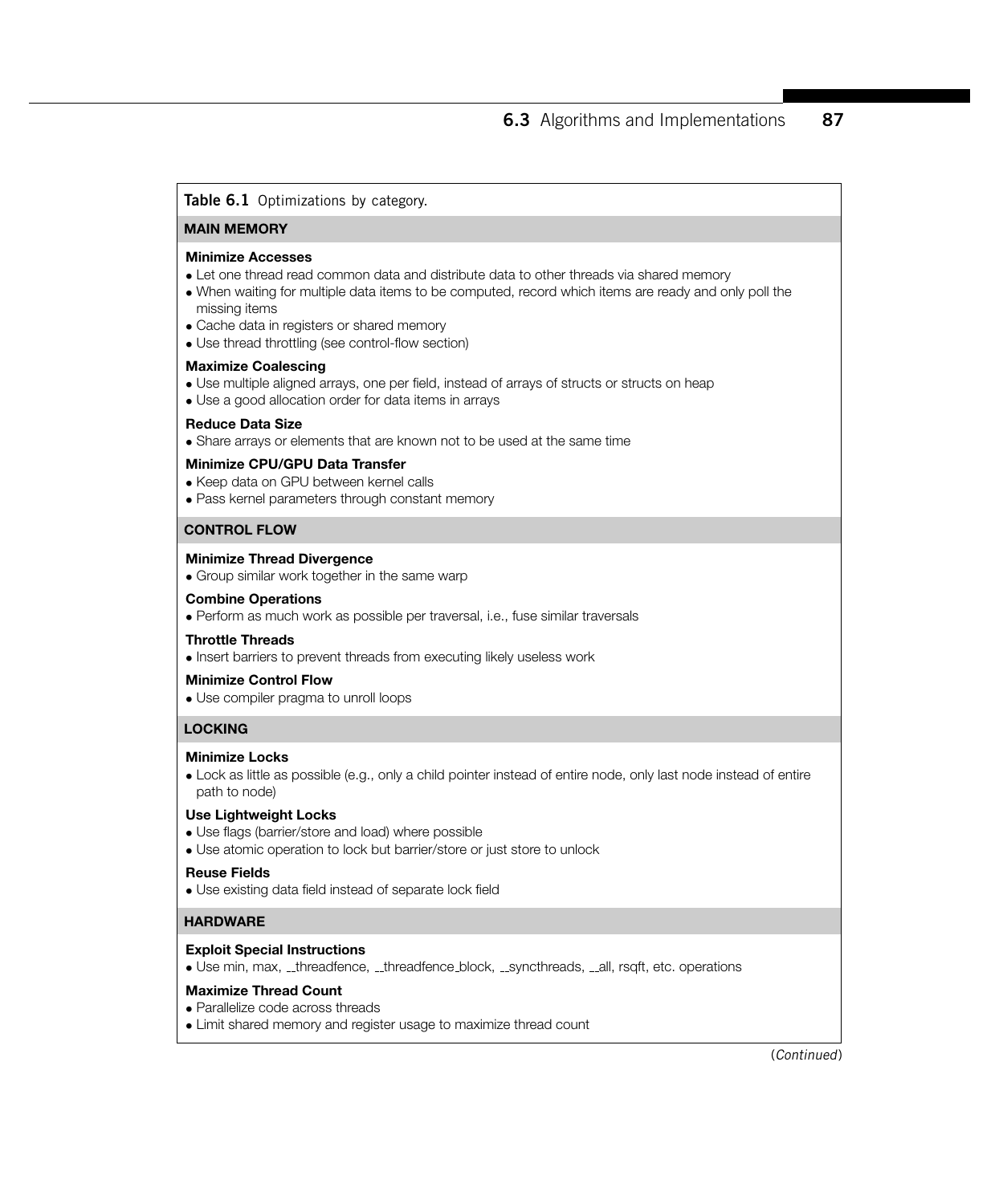| <b>Table 6.1</b> (Continued)                                                                                                                              |
|-----------------------------------------------------------------------------------------------------------------------------------------------------------|
| <b>HARDWARE</b>                                                                                                                                           |
| <b>Avoid Bank Conflicts</b><br>• Control the accesses to shared memory to avoid bank conflicts                                                            |
| <b>Use All Multiprocessors</b><br>• Parallelize code across blocks<br>• Make the block count at least as large as the number of streaming multiprocessors |

By grouping similar work together in the same warp, we managed to greatly increase sharing and thus reduce main memory accesses. By throttling warps in which all threads failed to acquire a lock and by allowing threads to poll only as-yet unready data, we were able to further reduce the amount of main memory traffic.

**Using lightweight locks.** If locking is necessary, as few items as possible should be locked and for as short a time as possible. For example, we never lock nodes, only last-level child pointers. The locking is done with an atomic operation, and the unlocking is done with an even faster memory fence and store operation. For maximum speed and minimum space overhead, we use existing data fields instead of separate locks and utilize otherwise unused values to lock them. Writing to these fields releases the lock. In some cases, no atomic operations are needed at all because a fence and store operation suffices to achieve the necessary functionality.

**Combining operations.** Because pointer-chasing operations are particularly expensive on GPUs, it is probably worthwhile to combine tasks to avoid additional traversals. For example, our code computes the mass and center of gravity, counts the bodies in the subtrees, and moves the non-null children to the front in a single traversal.

**Maximizing coalescing.** Coalesced memory accesses are difficult to achieve in irregular pointerchasing codes. Nevertheless, by carefully allocating the node data and spreading the fields over multiple scalar arrays, we have managed to attain some coalescing in several kernels.

**Avoiding GPU/CPU transfers.** Copying data to or from the GPU is a relatively slow operation. However, data can be left on the GPU between kernels. By implementing the entire algorithm on the GPU, we were able to eliminate almost all data transfers between the host and the device. Moreover, we used the constant memory to transfer kernel parameters — a process that is significantly faster and avoids retransmitting unchanged values.

# **6.4 EVALUATION AND VALIDATION OF RESULTS, TOTAL BENEFITS, AND LIMITATIONS**

# **6.4.1 Evaluation Methodology**

**Implementations.** In addition to our parallel CUDA version of the Barnes Hut algorithm, we wrote two more implementations for comparison purposes: (1) a serial C version of the Barnes Hut algorithm and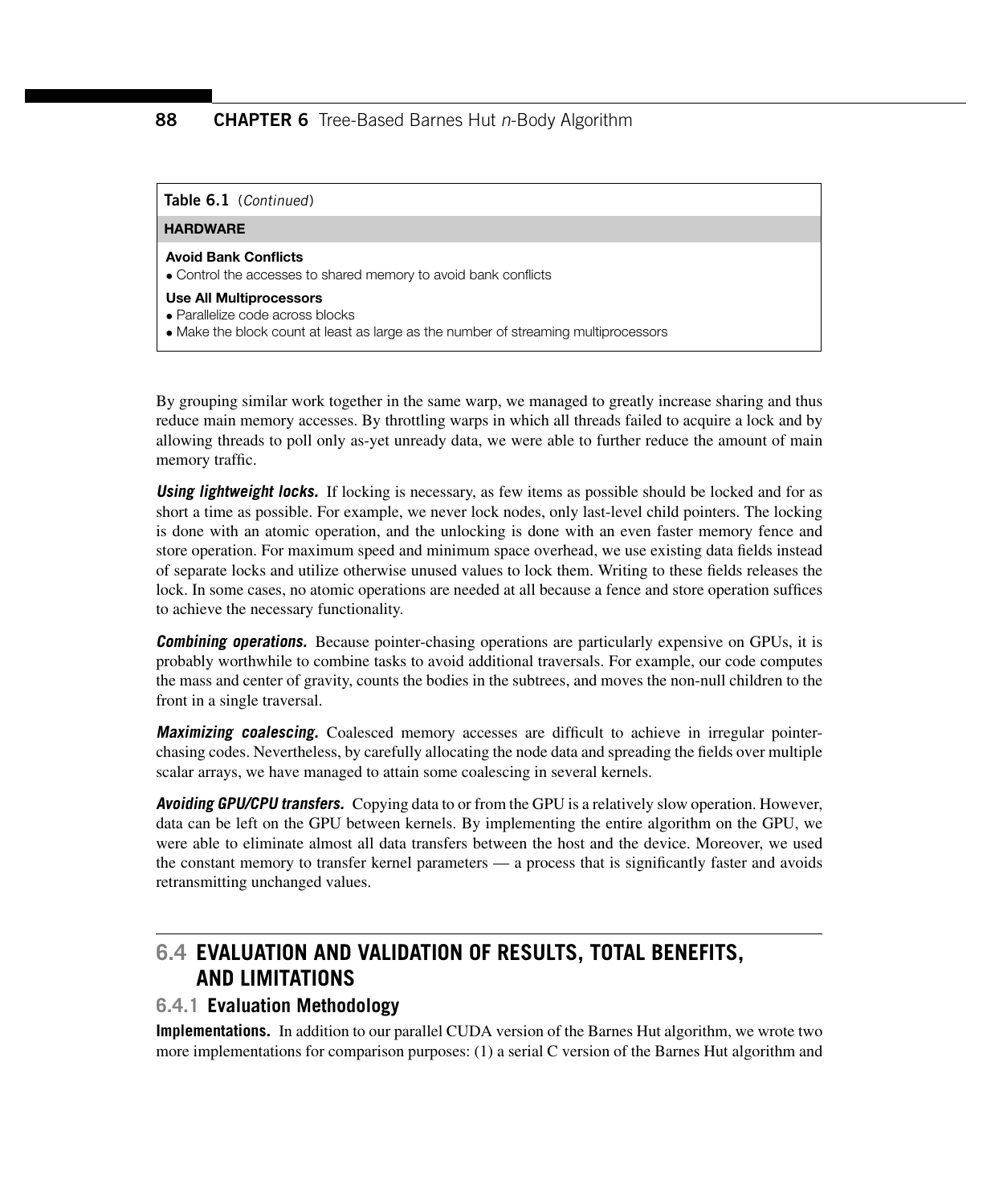(2) a parallel CUDA version of the  $O(n^2)$  algorithm. The three implementations use single precision. The  $O(n^2)$  algorithm computes all pair-wise forces and is therefore more precise than the approximate Barnes Hut algorithm. The Barnes Hut implementations are run with a tolerance factor of 0.5. The C and CUDA versions include many of the same optimizations, but also CPU and GPU specific optimizations, respectively.

**Inputs.** We generated five inputs with 5000, 50,000, 500,000, 5,000,000, and 50,000,000 galaxies (bodies). The galaxies' positions and velocities are initialized according to the empirical Plummer model [2], which mimics the density distribution of globular clusters.

**System.** We evaluated the performance of our CUDA implementation on a 1.3 GHz Quadro FX 5800 GPU with 30 streaming multiprocessors (240 cores) and 4 GB of main memory. For performance comparison purposes and as host device, we used a 2.53 GHz Xeon E5540 CPU with 48 GB of main memory.

**Compilers.** We compiled the CUDA codes with *nvcc* v3.0 and the "-O3 -arch=sm<sub>-1</sub>3" flags. For the C code, we used *icc* v11.1 and the "-O2" flag because it generates a faster executable than *nvcc*'s underlying C compiler does.

**Metric.** We reported the best runtime of three identical experiments. There is typically little difference between the best and the worst runtimes. We measured only the time step loop; that is, generating the input and writing the output is not included in the reported runtimes.

**Validation.** We compared the output of the three codes to verify that they are computing the same result. Note, however, that the outputs are not entirely identical because the  $O(n^2)$  algorithm is more accurate than the Barnes Hut algorithm and because the CPU's floating-point arithmetic is more precise than the GPU's.

## **6.4.2 Results**

Figure 6.15 plots the runtime per time step versus the problem size on a log-log scale for the three implementations (lower numbers are better). With increasing input size, the parallel CUDA Barnes Hut code is 5, 35, 66, 74, and 53 times faster than the serial C code. So even on this irregular code, the GPU has an over 50x performance advantage over a single CPU core for large enough problem sizes. The benefit is lower with small inputs primarily because the amount of parallelism is lower. Our kernels launch between 7680 and 23,040 threads, meaning that many threads receive no work with our smallest input. We are not sure why the performance advantage with the largest input is lower than with the second-largest input. It takes the GPU just over 5 seconds per time step to simulate 5,000,000 bodies and 88 seconds for 50,000,000 bodies.

For problem sizes below about 10,000 bodies, the  $O(n^2)$  CUDA implementation is the fastest. On the evaluated input sizes, the Barnes Hut CUDA code is 0.2, 3.3, 35, and 314 times faster than the  $O(n^2)$ CUDA code. We did not run the largest problem size with the  $O(n^2)$  algorithm as it would have taken almost two days to complete one time step. Because the Barnes Hut algorithm requires only O(*n* log*n*) operations, its benefit over the  $O(n^2)$  algorithm increases rapidly with larger problem sizes.

Table 6.2 lists the running times of each kernel and compares them with the corresponding running times on the CPU. The CPU/GPU ratio roughly approximates the number of CPU cores needed to match the GPU performance. Kernel 5 (force calculation) is by far the slowest, followed by kernel 2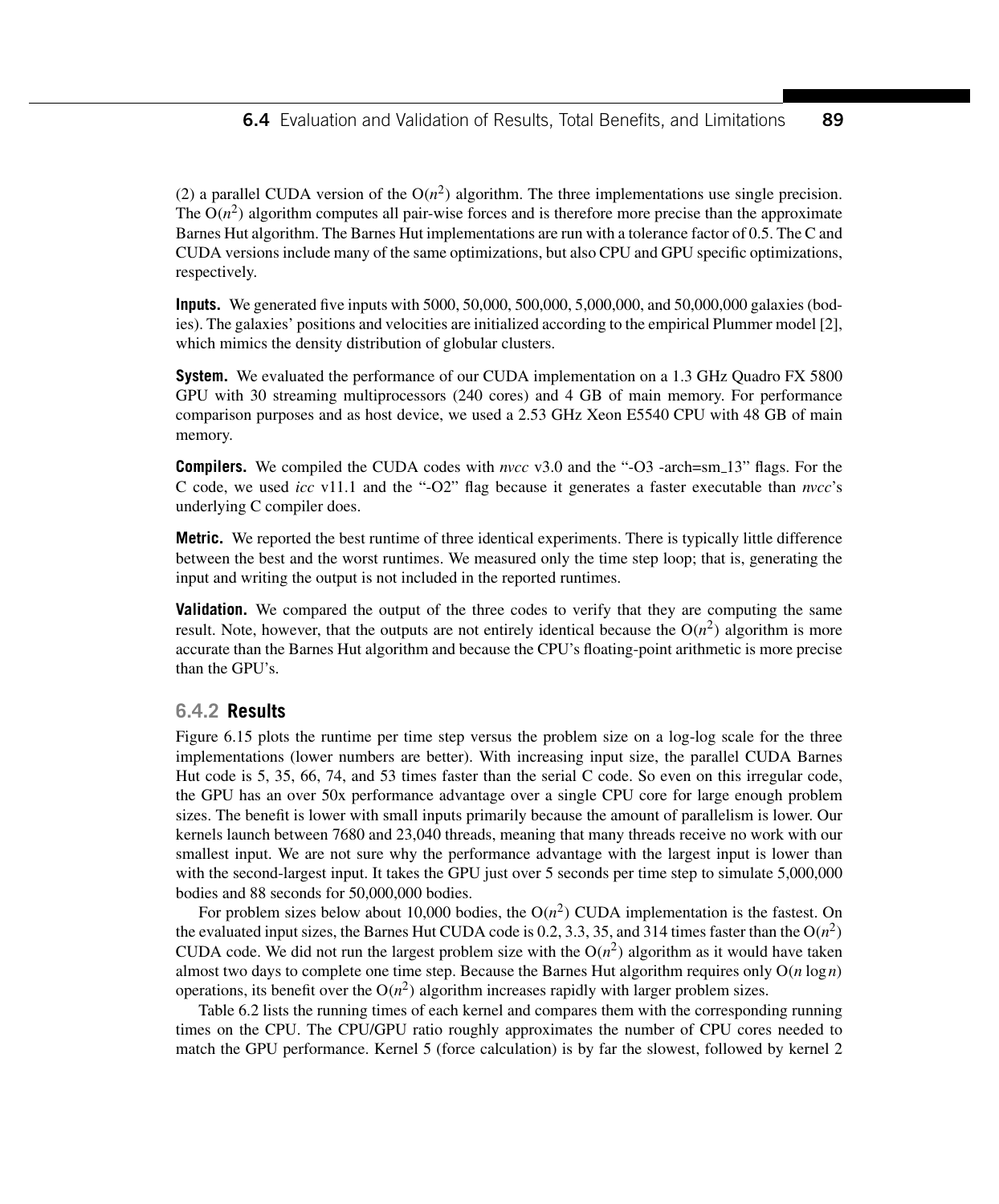

### **FIGURE 6.15**

Runtime per simulated time step in milliseconds.

| <b>Table 6.2</b> CPU (single core) and GPU kernel runtimes in milliseconds for one<br>time step with 5,000,000 bodies. |                     |                         |                       |                      |                              |                       |  |  |
|------------------------------------------------------------------------------------------------------------------------|---------------------|-------------------------|-----------------------|----------------------|------------------------------|-----------------------|--|--|
|                                                                                                                        | Kernel 1            |                         | Kernel 2 Kernel 3     | Kernel 4             | Kernel 5                     | Kernel 6              |  |  |
| CPU runtime<br><b>GPU</b> runtime<br>CPU/GPU                                                                           | 50.0<br>0.8<br>62.5 | 2.160.0<br>868.0<br>2.5 | 430.0<br>100.3<br>4.3 | 310.0<br>38.6<br>8.0 | 382,840.0<br>4,202.8<br>91.1 | 990.0<br>4.1<br>241.5 |  |  |

(tree building). The remaining four kernels represent less than 3% of the total running time on the GPU and 0.5% on the CPU. The GPU is faster than a single CPU core on each kernel by a substantial margin. Kernels 2, 3, and 4 are under 10 times faster, whereas the remaining kernels are over 60 times faster. The most important kernel, kernel 5, is over 90 times faster. These results indicate that a hybrid approach, where some of the work is performed on the CPU, is unlikely to result in much benefit, even if the CPU code is parallelized across multiple cores and there is no penalty for transferring data between the CPU and the GPU.

Table 6.3 compares the two CUDA versions in terms of their runtime, floating-point operations per second, and bytes accessed in main memory per second for an input of 5,000,000 bodies. The results are for all kernels combined and show that the very regular  $O(n^2)$  code utilizes the GPU hardware at almost maximum effectively, whereas the irregular Barnes Hut code does not. Nevertheless, the Barnes Hut implementation reaches a respectable 75 Gflop/s. Its main memory throughput is low in part because of uncoalesced accesses and in part because we allow only one of the 32 threads in a warp to access main memory on behalf of all threads. The remaining threads operate almost exclusively on data in shared memory.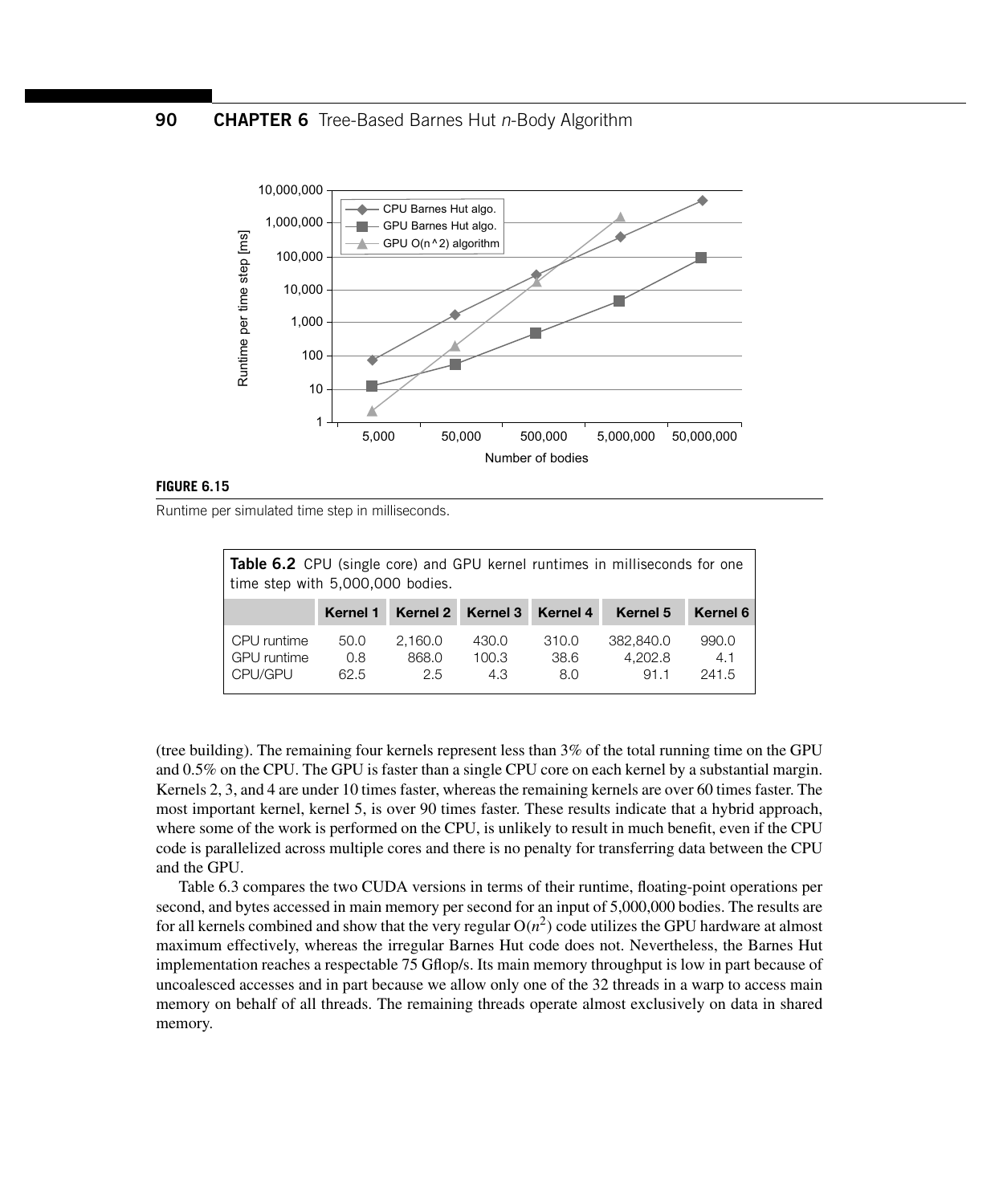| Table 6.3 Floating-point operations per second    |
|---------------------------------------------------|
| (in billions), bytes accessed in main memory per  |
| second (in billions), and runtime (in seconds) on |
| the GPU for one time step with 5,000,000 bodies.  |

|                    |       |     | Gflop/s Gbytes/s Runtime [s] |
|--------------------|-------|-----|------------------------------|
| Barnes Hut algo.   | 75.8  | 2.9 | 5.2                          |
| $O(n^2)$ algorithm | 304.9 | 0.9 | 1639.9                       |

# **6.4.3 Limitations**

Other than  $O(n^2)$  CUDA implementations [3], there are no implementations of an entire *n*-body algorithm on the GPU that we are aware of. Our approach of running the entire Barnes Hut algorithm on the GPU avoids slow data transfers between the CPU and the GPU, but it also limits the maximum problem size to just over 50,000,000 bodies on our hardware. Other approaches that execute part of the work on the CPU may be more suitable for larger problem sizes. For example, a recent implementation by Hamada *et al.* [4] uses the CPU to construct the tree, traverse the tree, perform the time integration, and send interaction lists to the GPU. The GPU then computes the forces between the bodies in the interaction lists in a streaming fashion that is not limited by the amount of memory on the GPU.

Our implementation is based on the classical Barnes Hut algorithm [1] instead of the newer method by Barnes [7]. The classical method allows only one body per leaf node in the tree, whereas the newer approach allows multiple bodies per node and therefore requires a substantially smaller tree. As a result, the traversal time is much reduced, making the new algorithm a better candidate for a GPU implementation [4]. We opted to use the classical algorithm because we are interested in finding general ways to make tree codes efficient on GPUs as opposed to focusing exclusively on the Barnes Hut algorithm.

### **6.4.4 Conclusions**

The main conclusion of our work is that GPUs can be used to accelerate irregular codes, not just regular codes. However, a great deal of programming effort is required to achieve good performance. We estimate that it took us two person months to port our preexisting C implementation to CUDA and optimize it. In particular, we had to completely redesign the main data structure, convert all the recursive code into iterative code, explicitly manage the cache (shared memory), and parallelize the implementation both within and across thread blocks. The biggest performance win, though, came from turning some of the unique architectural features of GPUs, which are often regarded as performance hurdles for irregular codes, into assets. For example, because the threads in a warp necessarily run in lockstep, we can have one thread fetch data from main memory and share them with the other threads without the need for synchronization. Similarly, because barriers are implemented in hardware on GPUs and are extremely fast, we have been able to use them to reduce wasted work and main memory accesses in a way and to an extent that is impossible in current CPUs because barrier implementations in CPUs have to communicate through memory.